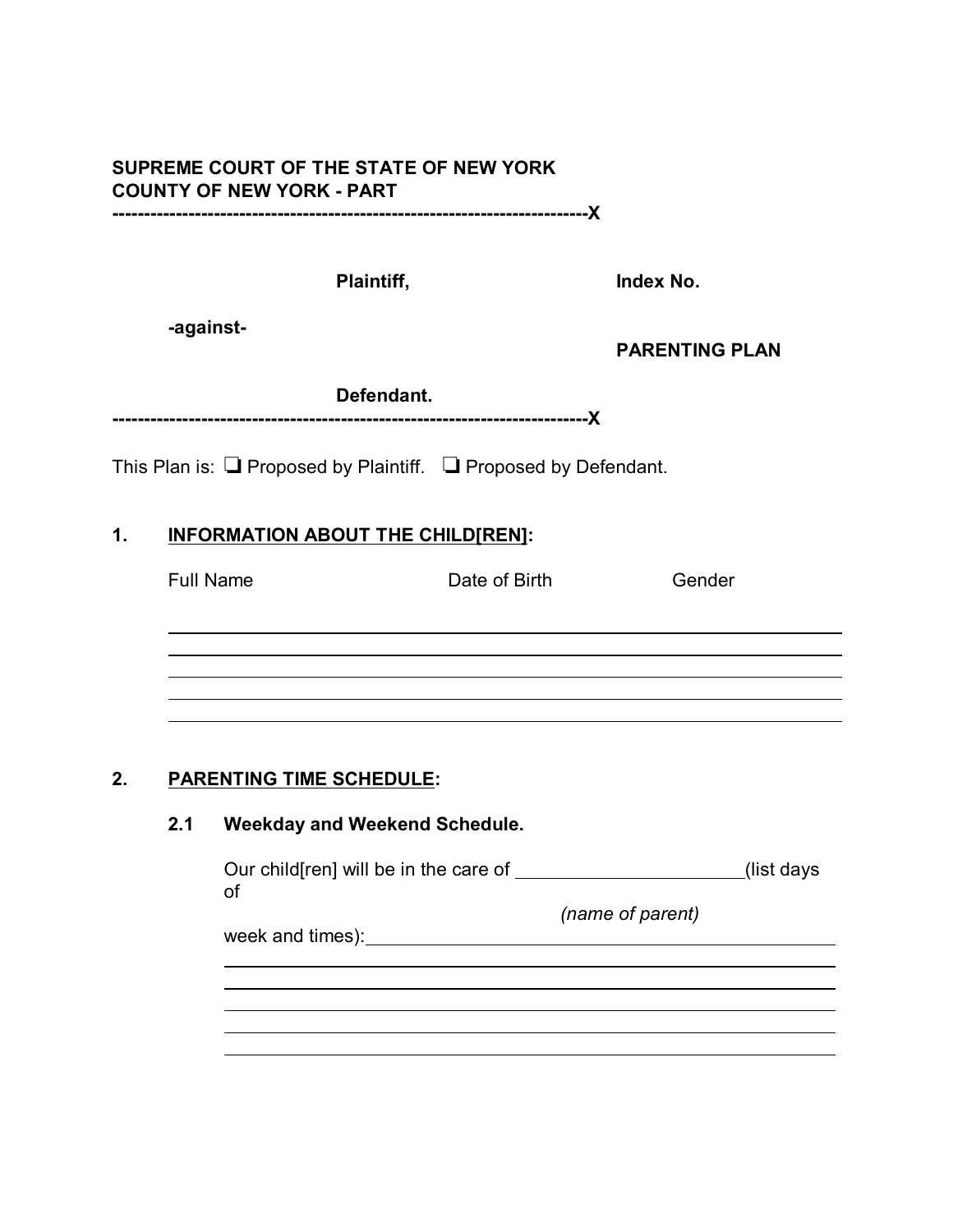|      | Our child [ren] will be in the care of |                       | (list |
|------|----------------------------------------|-----------------------|-------|
| days | of week and times):                    | (other parent's name) |       |
|      |                                        |                       |       |
|      |                                        |                       |       |

### **2.2 Summer Schedule.**

Choose One:

 $\Box$  The schedule described above in Section 2.1 will continue throughout the summer *except that*

### **OR**

 $\overline{a}$ 

 $\Box$  The schedule for time with our child[ren] will be different during the summer than it is in the winter (describe below):

|                                                                                                                                                                                                                                |                       | (list       |
|--------------------------------------------------------------------------------------------------------------------------------------------------------------------------------------------------------------------------------|-----------------------|-------------|
|                                                                                                                                                                                                                                | (name of parent)      |             |
| days of the week and times): Notified the state of the week and times in the state of the state of the state of the state of the state of the state of the state of the state of the state of the state of the state of the st |                       |             |
|                                                                                                                                                                                                                                |                       |             |
|                                                                                                                                                                                                                                |                       |             |
|                                                                                                                                                                                                                                |                       |             |
| <b>AND</b>                                                                                                                                                                                                                     |                       |             |
|                                                                                                                                                                                                                                |                       | (list days) |
|                                                                                                                                                                                                                                | (other parent's name) |             |
| of the week and times):                                                                                                                                                                                                        |                       |             |
|                                                                                                                                                                                                                                |                       |             |
|                                                                                                                                                                                                                                |                       |             |
|                                                                                                                                                                                                                                |                       |             |
|                                                                                                                                                                                                                                |                       |             |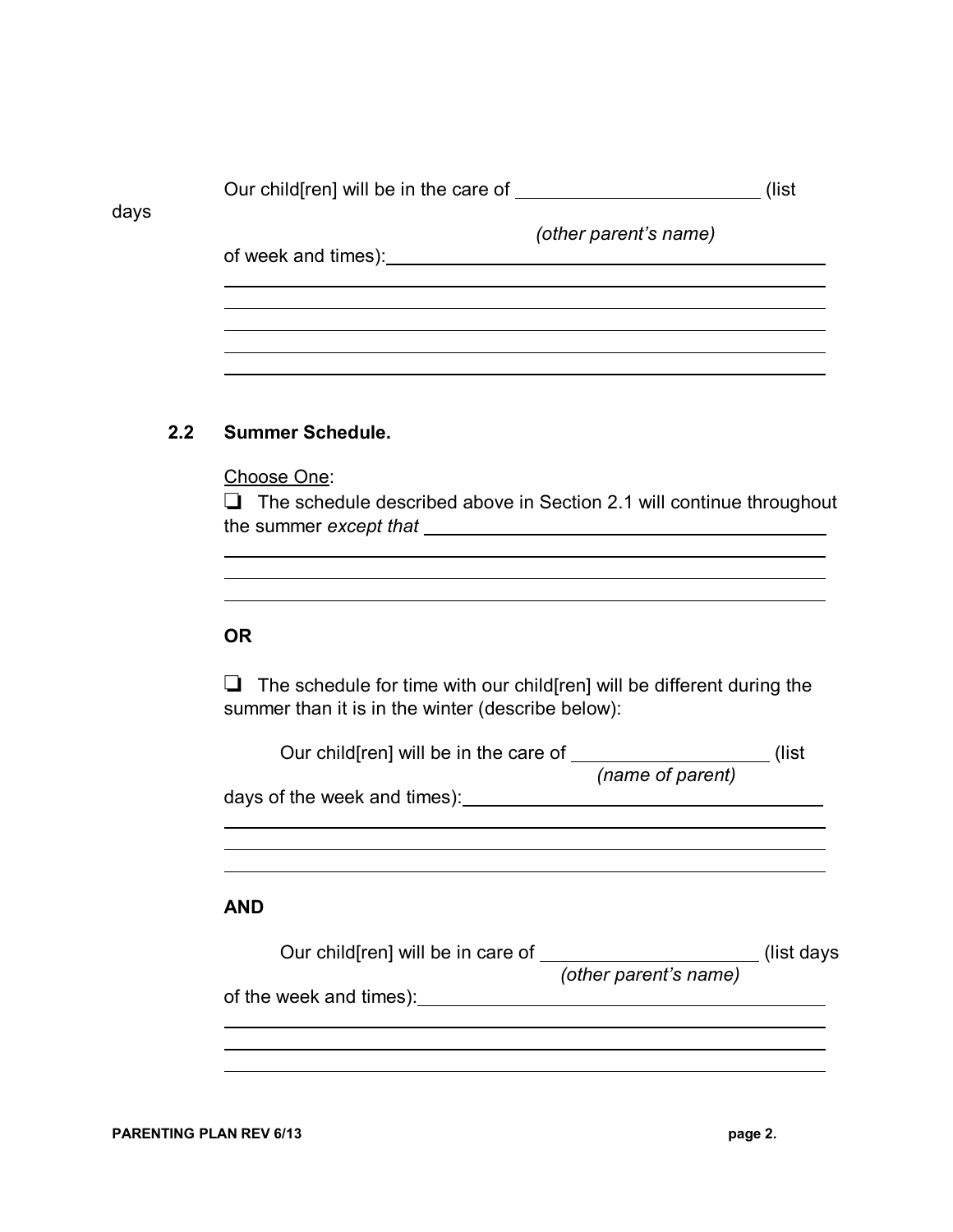### **2.3 Holiday Schedule.**

The following holiday schedule will take priority over the regular weekday, weekend, and summer schedules discussed above. If a holiday is not specified as even, odd or every year with one parent, then our child[ren] will remain with the parent they are normally scheduled to be with.

### Check One or Both:

 $\Box$  When parents are using an alternating weekend plan and the holiday schedule would result in one parent having the child[ren] for three weekends in a row, the alternating weekend pattern will restart, so neither parent will go without having the child[ren] for more than two weekends in a row.

 $\Box$  If a parent has our child [ren] on a weekend with an unspecified holiday or non-school day attached, they shall have our child[ren] for the holiday or non-school day.

Fill in the blanks below with the parent's name to indicate where the child[ren] will be for the holidays. Provide beginning and ending times.

| <b>Holidays</b>                  | <b>Even Years</b> | <b>Odd Years</b> | <b>Every Year</b> | <b>Beginning/Ending Times</b>                         |
|----------------------------------|-------------------|------------------|-------------------|-------------------------------------------------------|
| Mother's Day                     |                   |                  |                   |                                                       |
| Father's Day                     |                   |                  |                   |                                                       |
| Thanksgiving                     |                   |                  |                   | For Thanksgiving,                                     |
| <b>Christmas Eve</b>             |                   |                  |                   | Christmas Eve,<br>Christmas, New                      |
| Christmas                        |                   |                  |                   | Year's Eve, and<br>New Year's, PROVIDE                |
| New Year's Eve                   |                   |                  |                   | <b>ADDITIONAL DETAILS</b><br><b>BELOW in SECTIONS</b> |
| New Year's                       |                   |                  |                   | 2.4 and 2.5                                           |
| <b>Martin Luther</b><br>King Day |                   |                  |                   |                                                       |
| President's Day                  |                   |                  |                   |                                                       |
| <b>PARENTING PLAN REV 6/13</b>   |                   |                  |                   | page 3.                                               |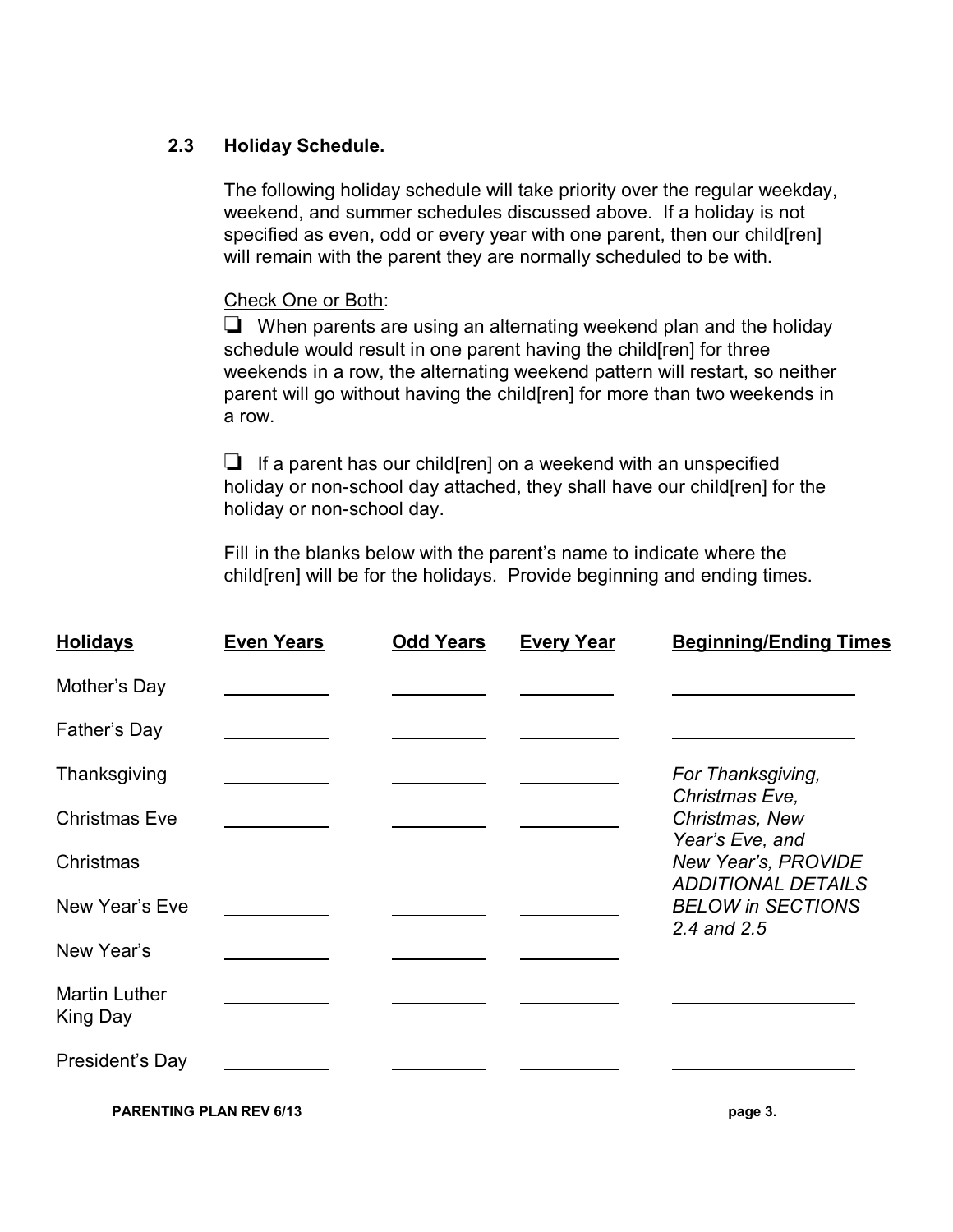| Easter              |  |  |
|---------------------|--|--|
| <b>Memorial Day</b> |  |  |
| Fourth of July      |  |  |
| Labor Day           |  |  |
| Halloween           |  |  |
| Veteran's Day       |  |  |
| Other:              |  |  |
|                     |  |  |
|                     |  |  |

**2.4 Thanksgiving.** Details for sharing time with the child[ren] during this holiday are:

### **2.5 Winter Break (Christmas, New Year's, and School Vacation).**

Choose One:

 $\Box$  Our child[ren] will be in the care of each parent according to the schedule described in Section 2.1.

### **OR**

 $\overline{a}$ 

 $\Box$  Our child [ren] will spend half of Winter Break with each parent on a schedule that is consistent with the alternating holidays described above.

### **OR**

 $\Box$  Other: Details for sharing time with the child[ren] during Christmas Eve, Christmas Day, New Year's Eve and New Year's Day and school vacation are:

 $\overline{a}$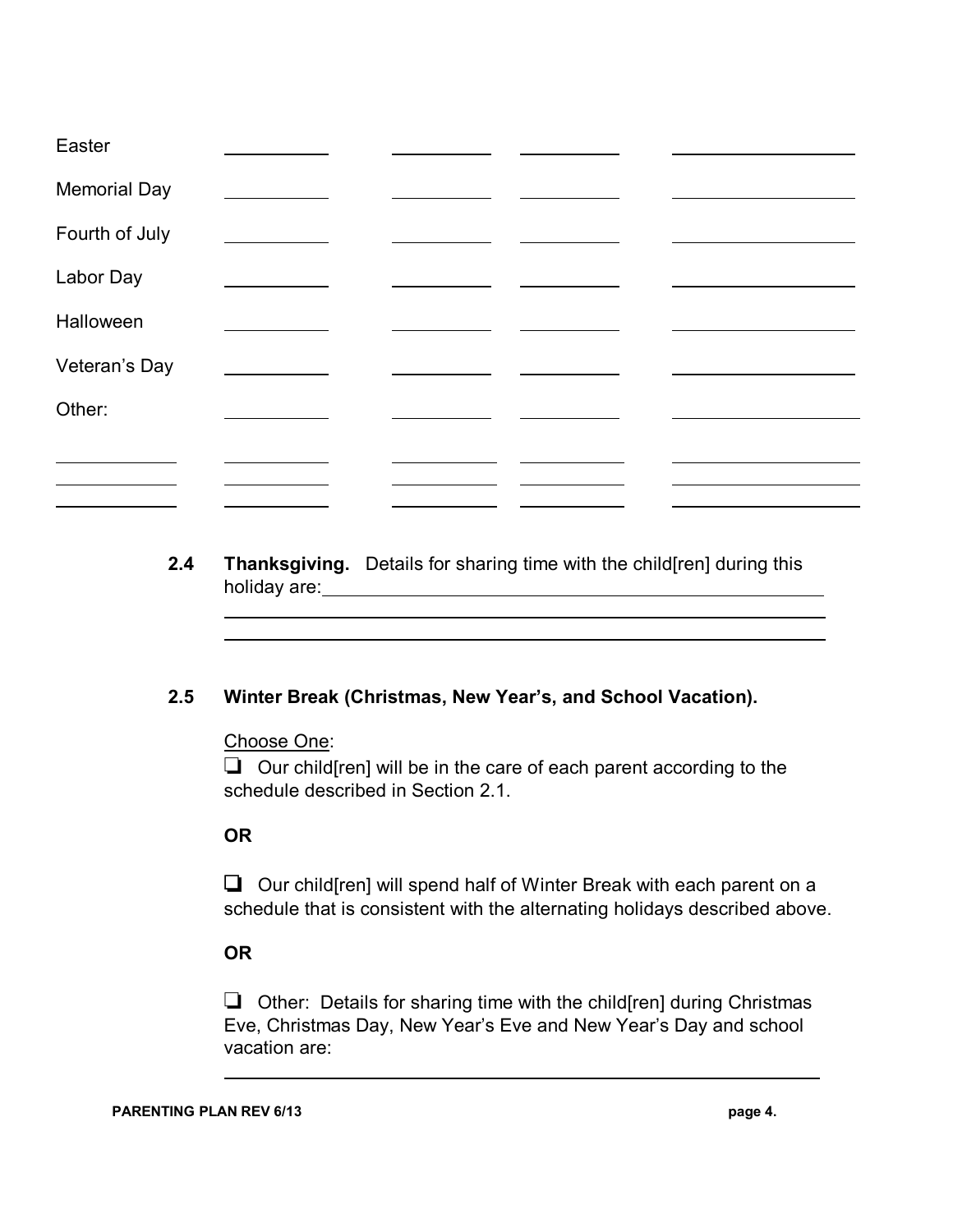# **2.6 Spring Break.**

 $\overline{a}$ 

### Choose One:

 $\Box$  Our child[ren] will be in the care of each parent according to the schedule described in Section 2.1.

### **OR**

 $\Box$  Our child [ren] will alternate spending spring break with each parent *(indicate which parent)*.

With in even years.

With \_\_\_\_\_\_\_\_\_\_\_\_\_\_\_\_\_\_\_\_\_\_\_\_ in odd years.

### **OR**

 $\overline{a}$  $\overline{a}$ 

 $\Box$  Our child [ren] will spend half of spring break with each parent (provide details):

# **2.7 Child[ren]'s Birthdays.**

### Choose One:

 $\Box$  Our child [ren] will be in the care of each parent according to the schedule described in Sections 2.1 and 2.2.

# **OR**

 $\Box$  Our child [ren]'s birthdays will be planned so that both parents participate in the birthday celebration.

**OR**

#### PARENTING PLAN REV 6/13 *page 5.*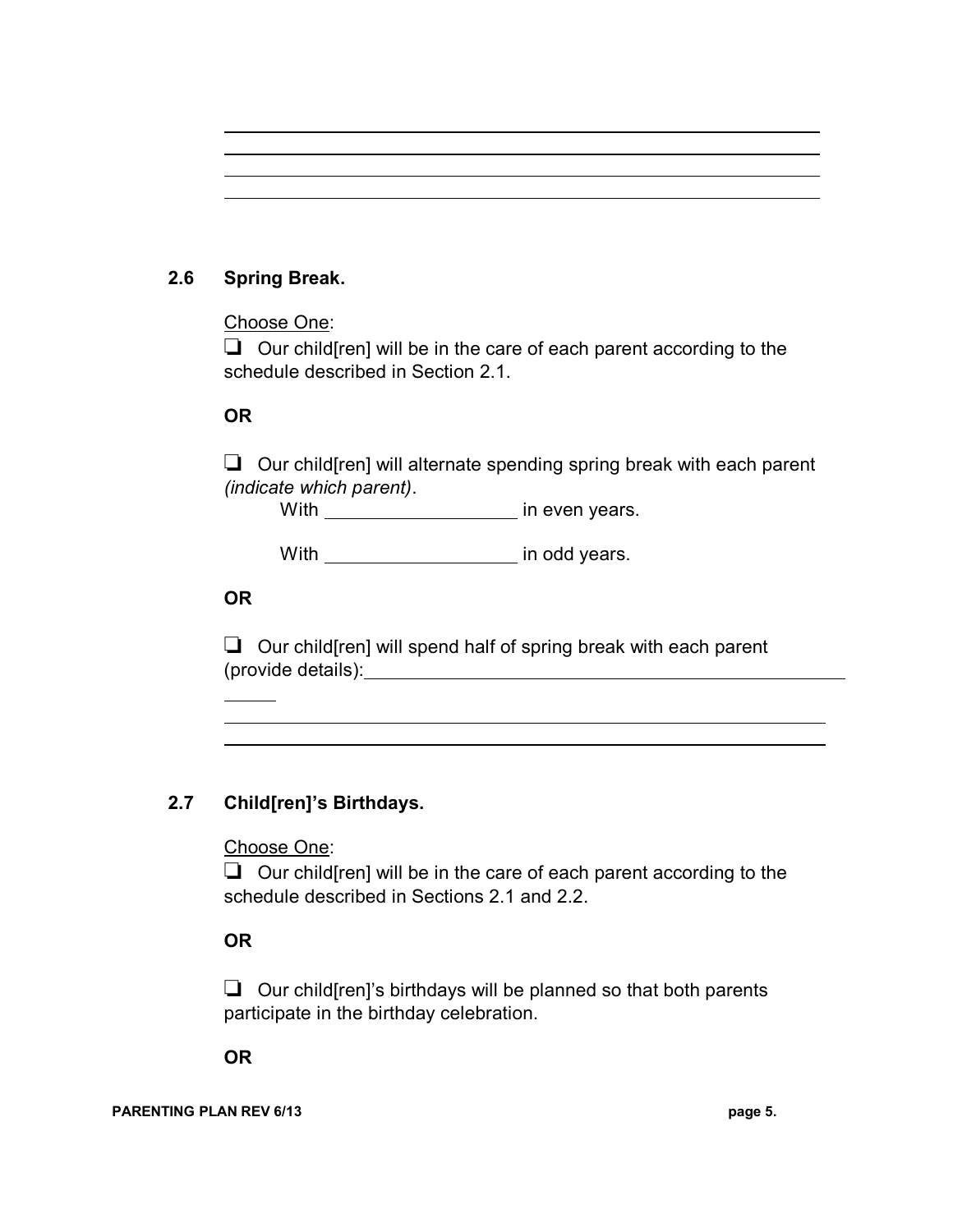$\Box$  Our child [ren] will celebrate birthdays according to the following plan (indicate which parent has the child[ren], and any other important details.:

| 2.8 |                                                   | <b>Other Holiday and Vacations.</b> Details for sharing time with the |
|-----|---------------------------------------------------|-----------------------------------------------------------------------|
|     | child[ren] during other holidays or vacation are: |                                                                       |

#### **2.9 Number of Overnights.**

 $\overline{a}$ 

 $\overline{a}$ 

Our schedule for sharing time with our child[ren] results in our child[ren] spending \_\_\_\_\_\_ overnights in the home of \_\_\_\_\_\_\_\_\_\_\_\_\_*\_\_ (name of one parent)* and \_\_\_\_\_ overnights in the home of *(name of other parent)*.

### **2.10 Primary Residence (Optional).**

 $\Box$  We agree that our child [ren] shall primarily reside with *(name of one parent)*.

 $\Box$  We agree that neither residence shall be considered the "primary" residence."

### **2.11 Alternate Care (Optional).**

 $\Box$  We choose not to specify arrangements for alternate care.

 $\Box$  Our arrangements for alternate care are:

 $\overline{a}$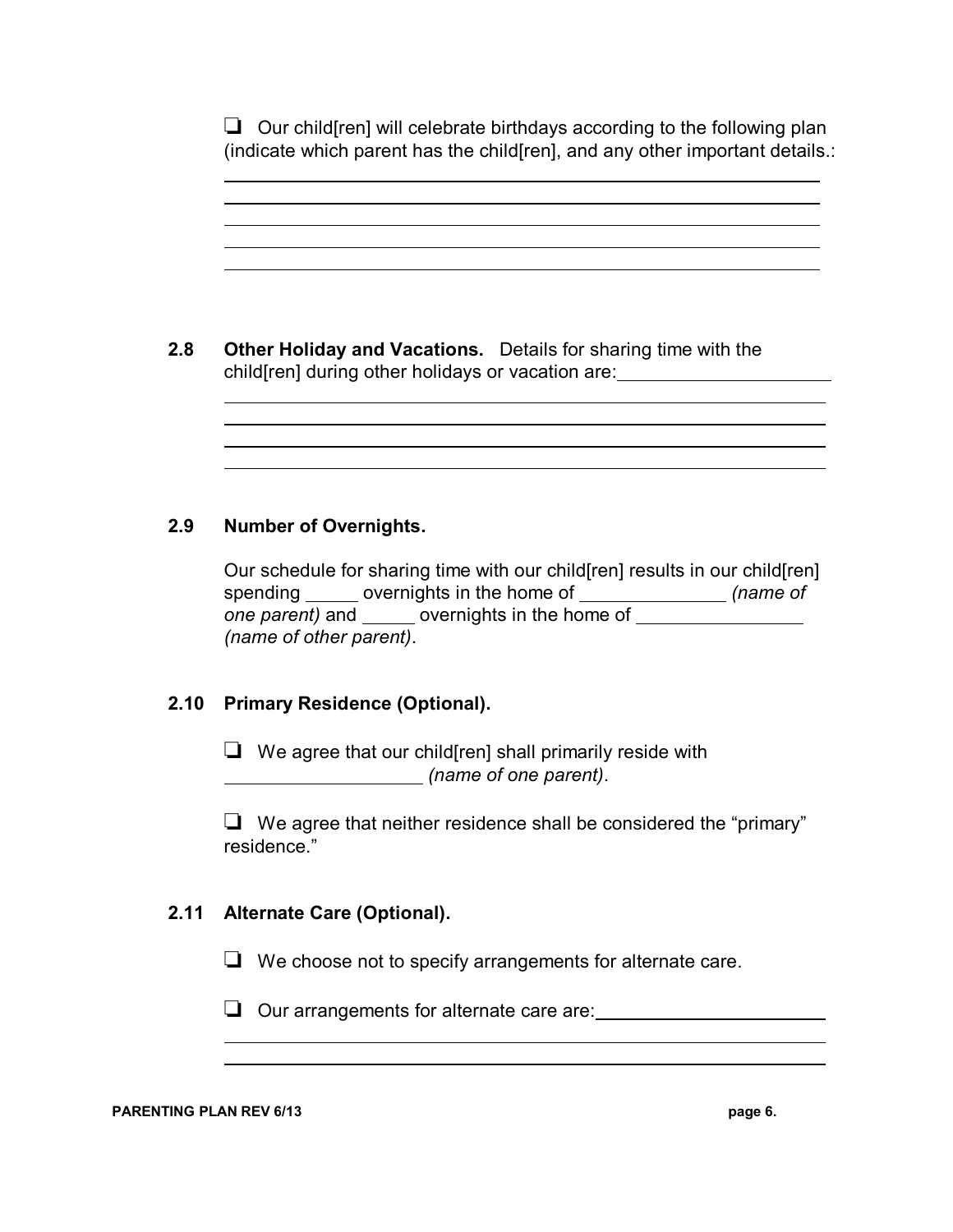### **2.12 Temporary Changes to the Schedule.**

Any schedule for sharing time with our child[ren] may be changed as long as both parents agree to the changes ahead of time  $\Box$  in writing **OR**  $\Box$  verbally (choose one).

Activities scheduled during the other parent's time must be coordinated with the other parent.

**Makeup and Missed Parenting Time:** Only substantial medical reasons will be considered sufficient for postponement of parenting time. If a child is ill and unable to spend time with a parent, a makeup parenting time will be scheduled. If a parent fails to have the child[ren] during their scheduled parenting time for any other reason, there will be no makeup of parenting time unless the parties agree otherwise  $\Box$  in writing.

### **2.13 Permanent Changes to the Schedule.**

We understand that, once the judge signs the final judgment in our case and approves this Parenting Plan, any changes that we do not agree on can be made only by applying to the court and proving that there has been a "change in circumstance."

Before applying to the court, we understand that we can agree to try to resolve our dispute through mediation or other means.

### **3. DECISION-MAKING:**

 $\overline{a}$ 

### **3.1 Day-to-Day Decisions.**

Each parent will make day-to-day decisions regarding the care and control of our child[ren] during the time they are caring for our child[ren]. This includes any emergency decisions affecting the health or safety of our child[ren].

### **3.2. Major Decisions.**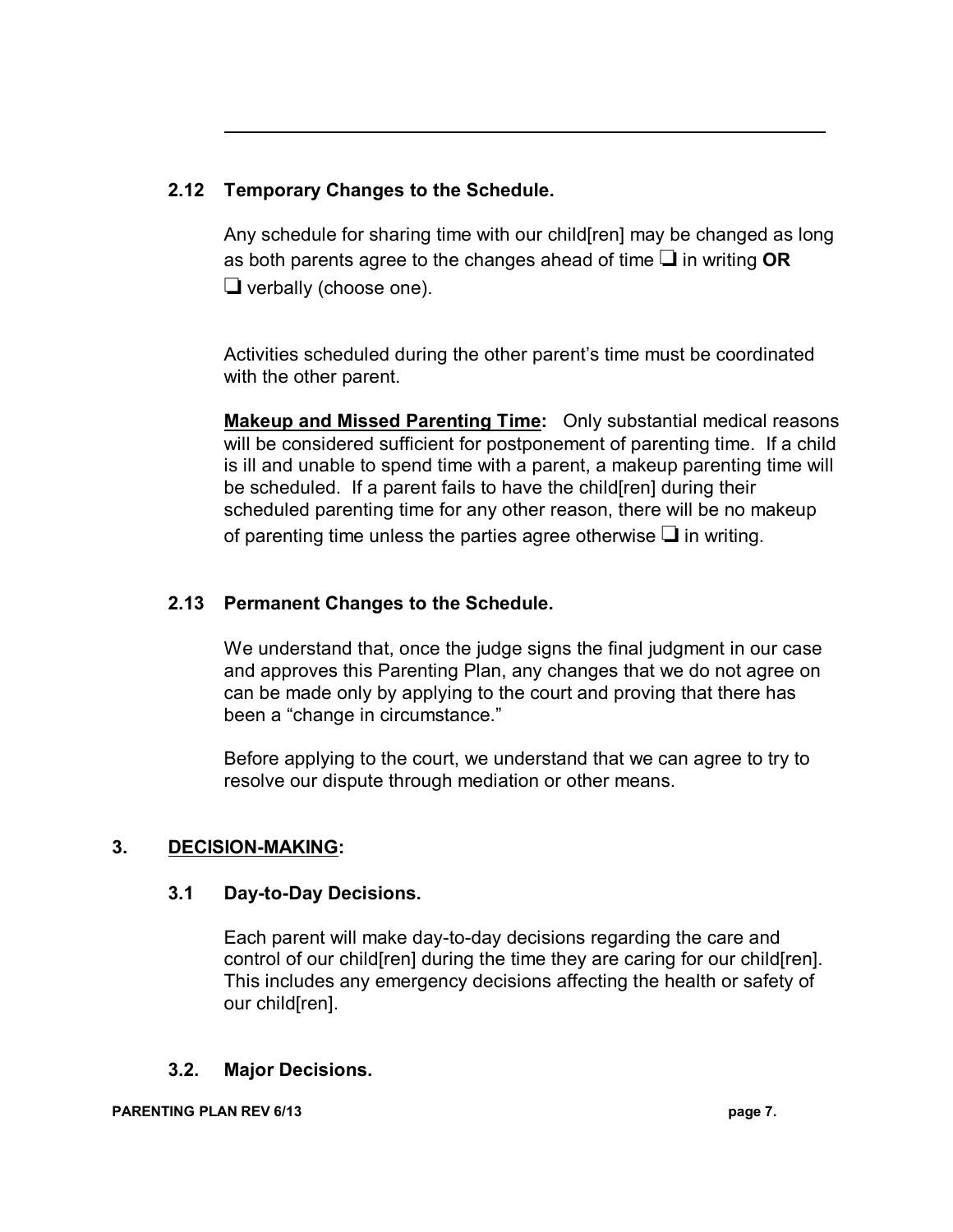Major decisions include, but are not limited to, decisions about our child[ren]'s education, non-emergency healthcare, religious training, and extracurricular activities, including summer camp and the need for tutoring.

#### Choose One:

 *(parent's name)* shall have sole decision-making authority on major decisions about our child[ren]. This arrangement is known by the courts as **Sole Custody,**

### **OR**

 $\Box$  Both parents will share in the responsibility for making major decisions about our child[ren]. This arrangement is known by the courts as **Joint Custody.**

**AND** (Choose One). *(Parent's name)* shall always consult with the other parent prior to making major decisions. *(Parent's name)* shall have the option to consult with the other parent prior to making major decisions.

### **OR**

 $\overline{a}$ 

 $\Box$  Other - - Describe how major decisions will be handled; including dividing the responsibility for major decisions between the parents according to each parent's strengths/weaknesses:

### **4. INFORMATION SHARING:**

**Unless there is court order stating otherwise:**

Both parents are entitled to important information regarding our child[ren]

#### **PARENTING PLAN REV 6/13 page 8.**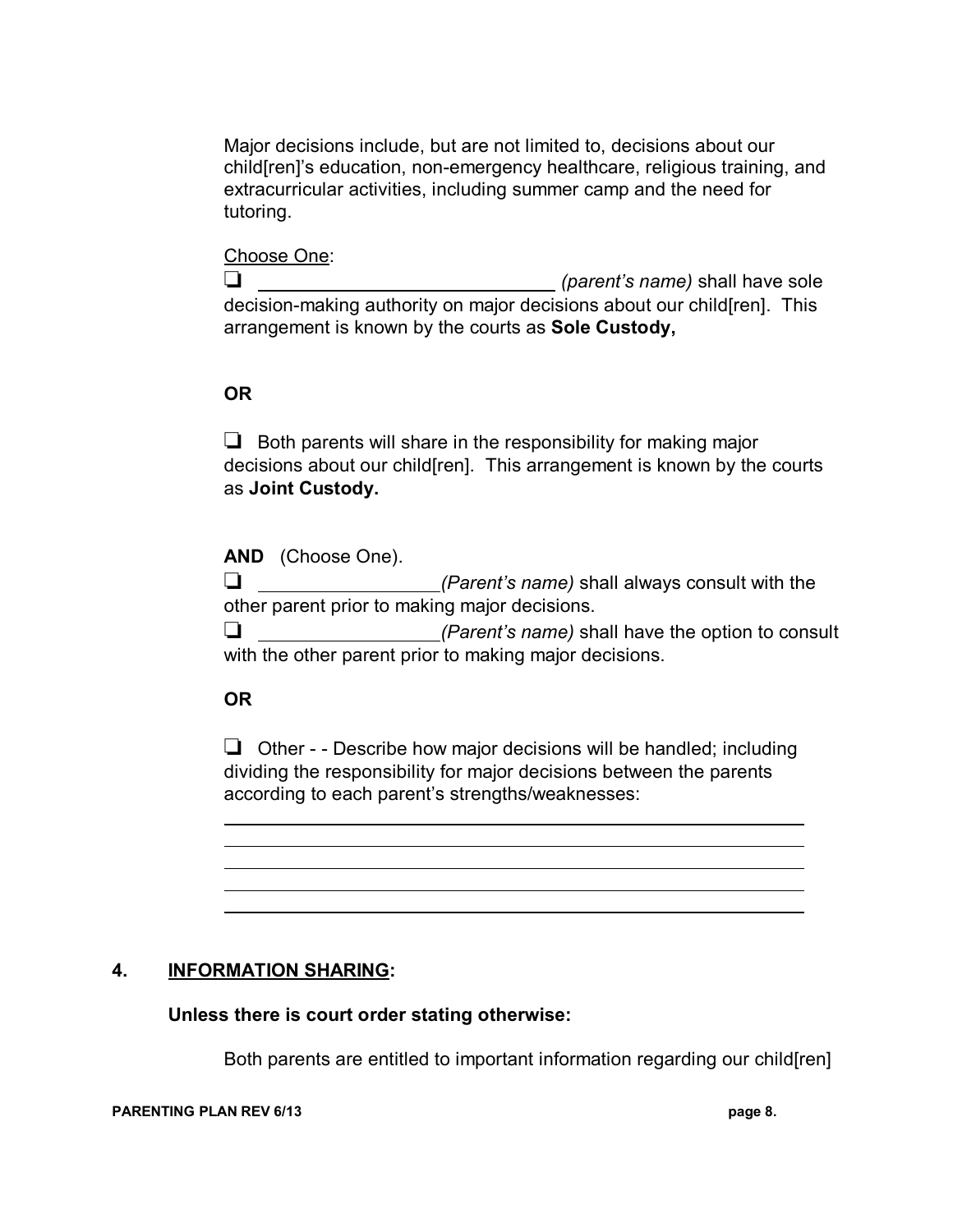including but not limited to, our child[ren]'s current address and telephone number, education, medical, governmental agency, psychological and law enforcement records.

Information about our child[ren]'s progress in school and any school activity is equally available to both parents. Both parents are encouraged to consult with school staff concerning our child[ren]'s welfare and education.

Both parents will immediately notify each other regarding any emergency circumstances or substantial changes in the health of our child[ren].

Both parents will provide each other with contact numbers and addresses and will notify each other of any change in that information within 72 hours of such a change. If either parent takes our child[ren] from their usual place of residence, they will provide the other parent with an emergency contact phone number.

### **5. RELOCATION OF A PARENT:**

- **5.1** Neither parent shall relocate outside his/her immediate vicinity without the prior permission of the other parent or an order of the court.
- **5.2** Other:  $\overline{a}$

# **6. PARENT-CHILD COMMUNICATION:**

### Choose One:

 $\Box$  Both parents and child [ren] shall have the right to communicate by telephone, in writing or by e-mail during reasonable hours without interference or monitoring by the other parent.

**OR**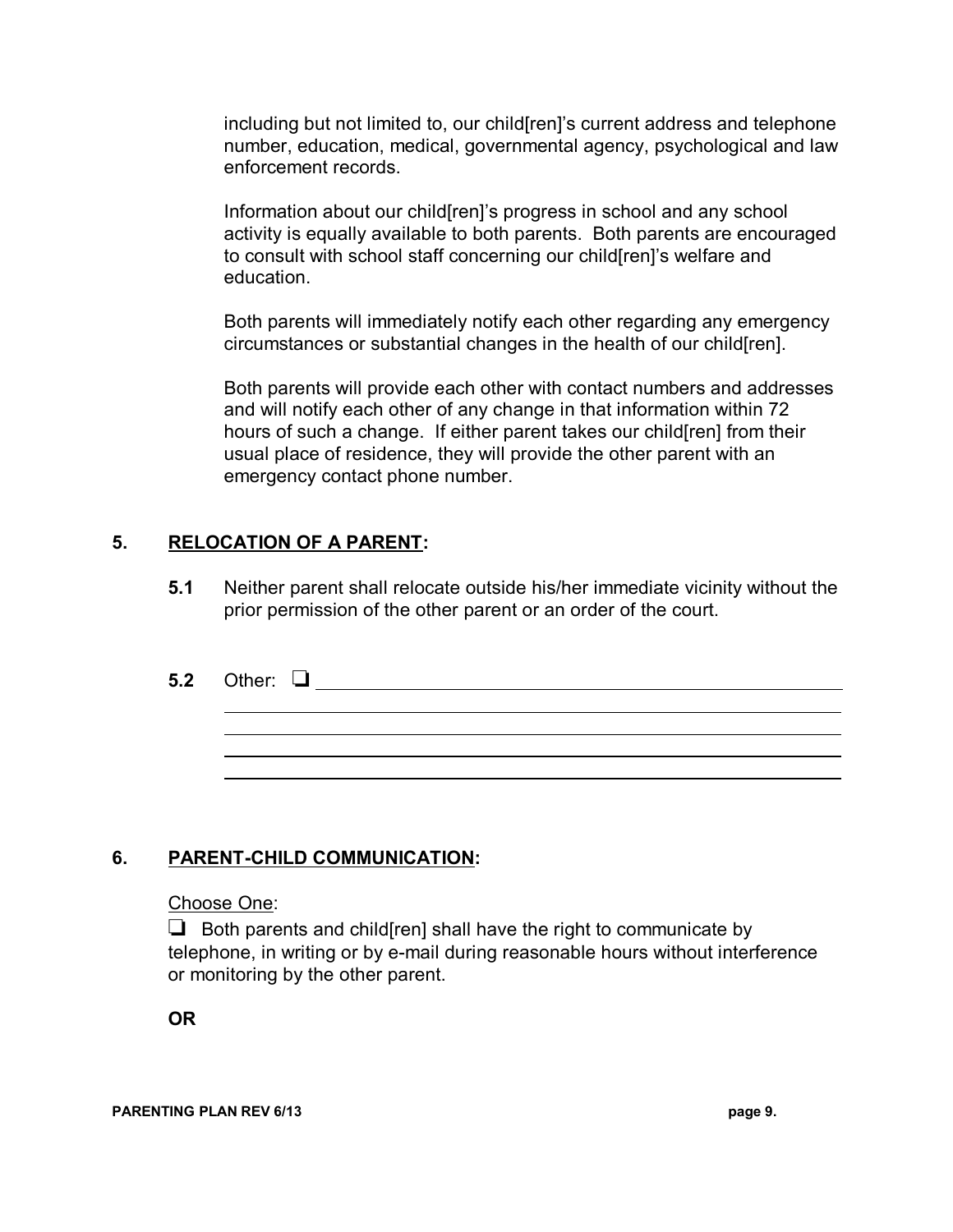$\Box$  Procedures for telephone, written or e-mail access (describe how access will work):



All clothing that accompanied our child[ren] shall be returned to the other parent.

### **8. MUTUAL RESPECT:**

Parents will not say things or knowingly allow others to say things in the presence of our child[ren] that would take away our child[ren]'s love and respect for the other parent.

### **9. OTHER TERMS:**

Add any other items regarding the child[ren] you would like to include in your

#### **PARENTING PLAN REV 6/13 page 10. page 10.**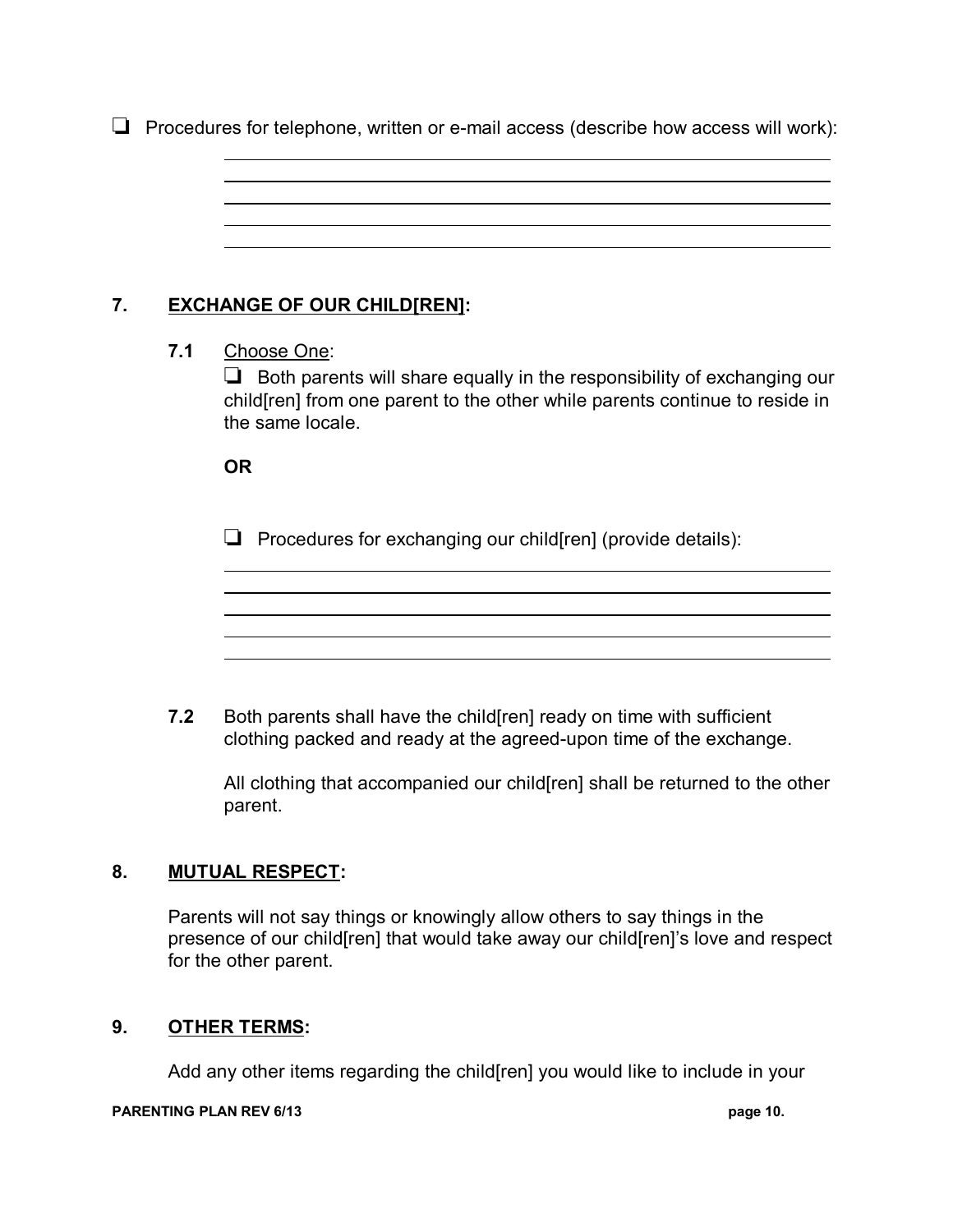Parenting Plan. Use additional sheets, if necessary.



 $\Box$  Additional sheets are attached.

### **10. SIGNATURES AND ACKNOWLEDGEMENTS:**

Your signature below indicates that you have read and agree with what has been decided and written in this document.

If both parents sign this document, it is called a **Stipulated Parenting Plan.**

If only one parent signs this document, it is called a **Proposed Parenting Plan.**

Petitioner: 
Respondent  $\Box$  
Respondent  $\Box$  
Co-Petitioner (check one)

| Signature |
|-----------|
|-----------|

 $\overline{a}$ 

Date Signature Date

**PARENTING PLAN REV 6/13 page 11.**